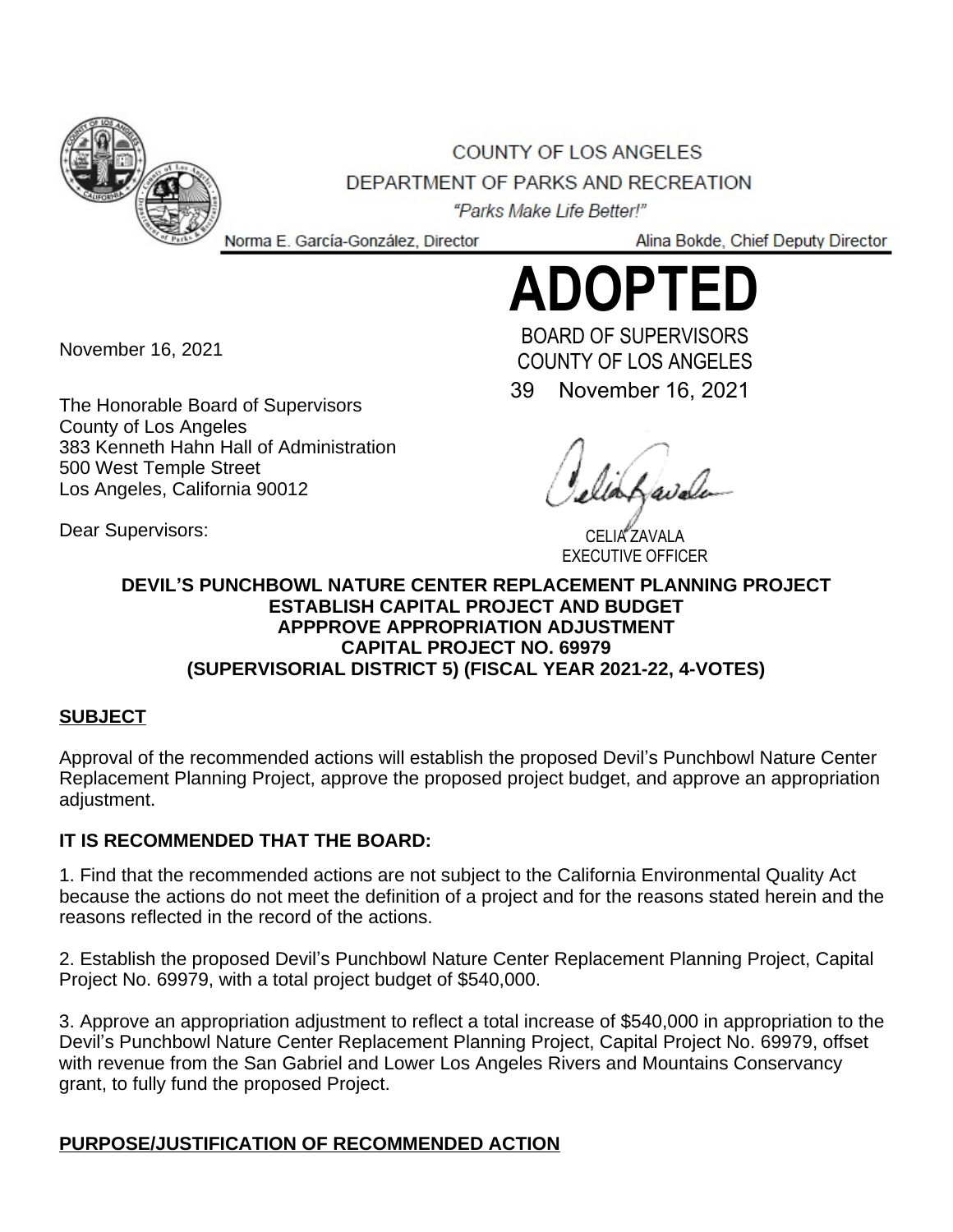The Honorable Board of Supervisors 11/16/2021 Page 2

Approval of the recommended actions will find that the actions are not a project under the California Environmental Quality Act (CEQA); establish the proposed Devil's Punchbowl Nature Center Replacement Planning Project (Project); and approve the proposed Project budget and Appropriation Adjustment.

#### **Background**

The Devil's Punchbowl Natural Area and Nature Center, located at 28000 Devil's Punchbowl Road, Pearblossom, CA 90553, is a regional, national, and international destination for hikers, naturalists, and schools.  It is a unique 1,310-acre geological wonder where visitors can walk, hike, take a horseback ride on a 7.5-mile trail. Visitors can see spectacular up-tilted rock formations created by layers of sedimentary rocks and also explore a landscape of Joshua trees, California Junipers, and Pinyon Pine Woodland while observing the variety of wildlife. The Nature Center was remodeled in 1988 to serve as a critical educational resource to teach visitors about the sensitive habitat, local flora and fauna, and how to be safe in the harsh extremes of the desert. 

On September 6, 2020, the Bobcat Fire destroyed over 30,000 acres of land, which included many parts of the Devil's Punchbowl Natural Area, including the Nature Center, a small, roughly 1,000 square-foot wooden structure.  On September 13, 2020, pursuant to Government Code sections 8558(b) and 8630 and Los Angeles County Code section 2.68.110, the Chair of the Board proclaimed a local emergency for the Bobcat Fire. The Devil's Punchbowl Natural Area and Nature Center has been closed due to the damage caused by the Bobcat Fire.

In July 2021 the San Gabriel and Lower Los Angeles Rivers and Mountains Conservancy (RMC)'s Wildfire Prevention grant program awarded a grant in the amount of \$540,000 to the Department of Parks and Recreation (Department). The grant will allow the Department to complete a planning package to build a new nature center at the Devil's Punchbowl Natural Area.

#### Project Description

The proposed Project will perform the necessary environmental planning and conceptual design work to create a viable, appropriately-sized, and programmed project to replace the previous Nature Center and other related improvements that were destroyed in the Bobcat Fire. The new Nature Center building will address various site constraints, including the limited supply of fresh water, lack of sewer or wastewater system, and limited capacity of the existing parking lot and entry road.  The replacement facility will also include amenities such as benches, shaded rest areas, integration with the existing outdoor classroom (an open space with benches in a semicircular configuration), trail access points, and informational/directional signage.  The Department will incorporate fire resilient architecture and best practices for building design, including the use of noncombustible materials for the building exterior. Additionally, the Department will develop new interpretive and educational materials to inform the public about fire safety, defensible space, fire ecology, and other related topics at the new Nature Center. The Department will continue to pursue funding opportunities for the re-construction of the Nature Center.

The Department will use a Board-approved as-needed consultant for the preparation of the appropriate environmental document and associated technical studies, assistance with tribal consultation, community engagement and outreach, conceptual design, and a cost estimate.

Following completion of the appropriate environmental document, the Department will return to the Board for consideration of the environmental document when it recommends approval of the proposed Project, and for implementation of the design, construction, and Project budget.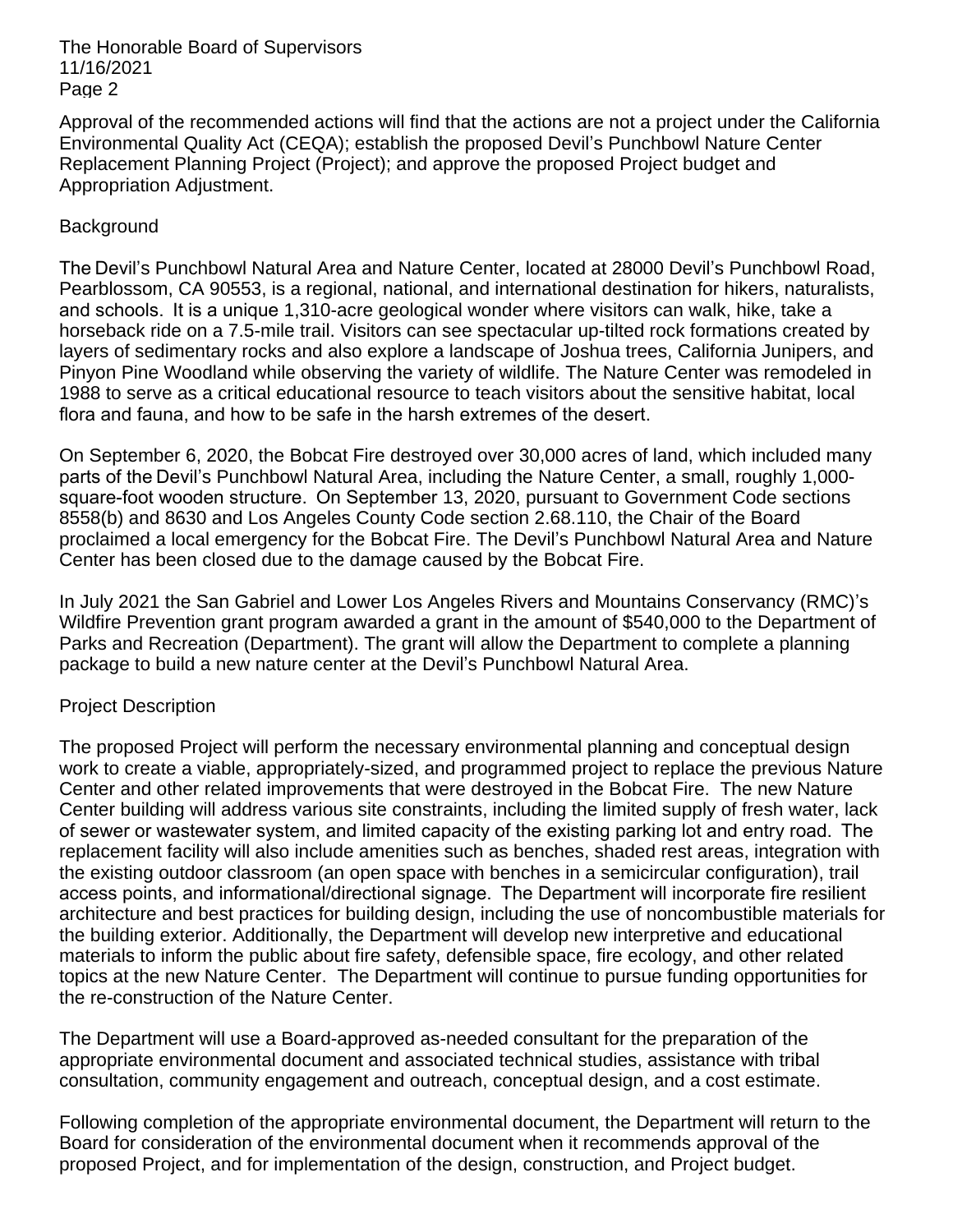The Honorable Board of Supervisors 11/16/2021 Page 3

#### **Implementation of Strategic Plan Goals**

The recommended actions further the Board-approved County Strategic Plan Goal to Foster Vibrant and Resilient Communities (Goal 2) by providing and improving park facilities countywide.

#### **FISCAL IMPACT/FINANCING**

The total cost for planning and environmental services for the proposed Project is \$540,000. This includes preparation of the appropriate environmental document and associated technical studies, assistance with tribal consultation, community engagement and outreach, conceptual design, and a cost estimate. The proposed Project Schedule and Budget Summary are included in Attachment I.

Approval of the Appropriation Adjustment (Attachment II) will reflect a total increase of \$540,000 in appropriation to the Devil's Punchbowl Nature Center Replacement Planning Project, Capital Project No. 69979, offset with revenue from the RMC grant to fully fund the proposed Project.

Operating Budget Impact

Based on the Project description, the Department does not anticipate additional one-time or ongoing costs for the proposed planning Project.

#### **FACTS AND PROVISIONS/LEGAL REQUIREMENTS**

The RMC has provided the Department with specific guidelines, reports, and expenditure procedures for the administration and management of the grant. Unless an amendment is approved by RMC, the grant performance period ends June 30, 2024.

This proposed Project is for the environmental planning and conceptual design of a replacement Devil's Punchbowl Nature Center. Future Board approval will be required to adopt the environmental findings and to approve a budget and contract(s) for design and construction of the Devil's Punchbowl Nature Center. At such a time, 1% of the estimated cost of design services and construction costs (up to \$1 million) will be allocated for the design, construction, integration, acquisition, delivery and conservation of Civic Art consistent with the Civic Art Policy updated and adopted on August 4, 2020.

#### **ENVIRONMENTAL DOCUMENTATION**

The proposed actions are not subject to the California Environmental Quality Act (CEQA) in that the actions do not meet the definition of a project according to Section 15378 (b)(5) of the State CEQA Guidelines because the actions are administrative activities of governments that will not result in direct or indirect physical changes in the environment.

The appropriate environmental document for the proposed Project will be brought to your Board for consideration prior to requesting authorization to construct the proposed Project.

#### **CONTRACTING PROCESS**

The planning and environmental services for the proposed Project will be provided by a Board-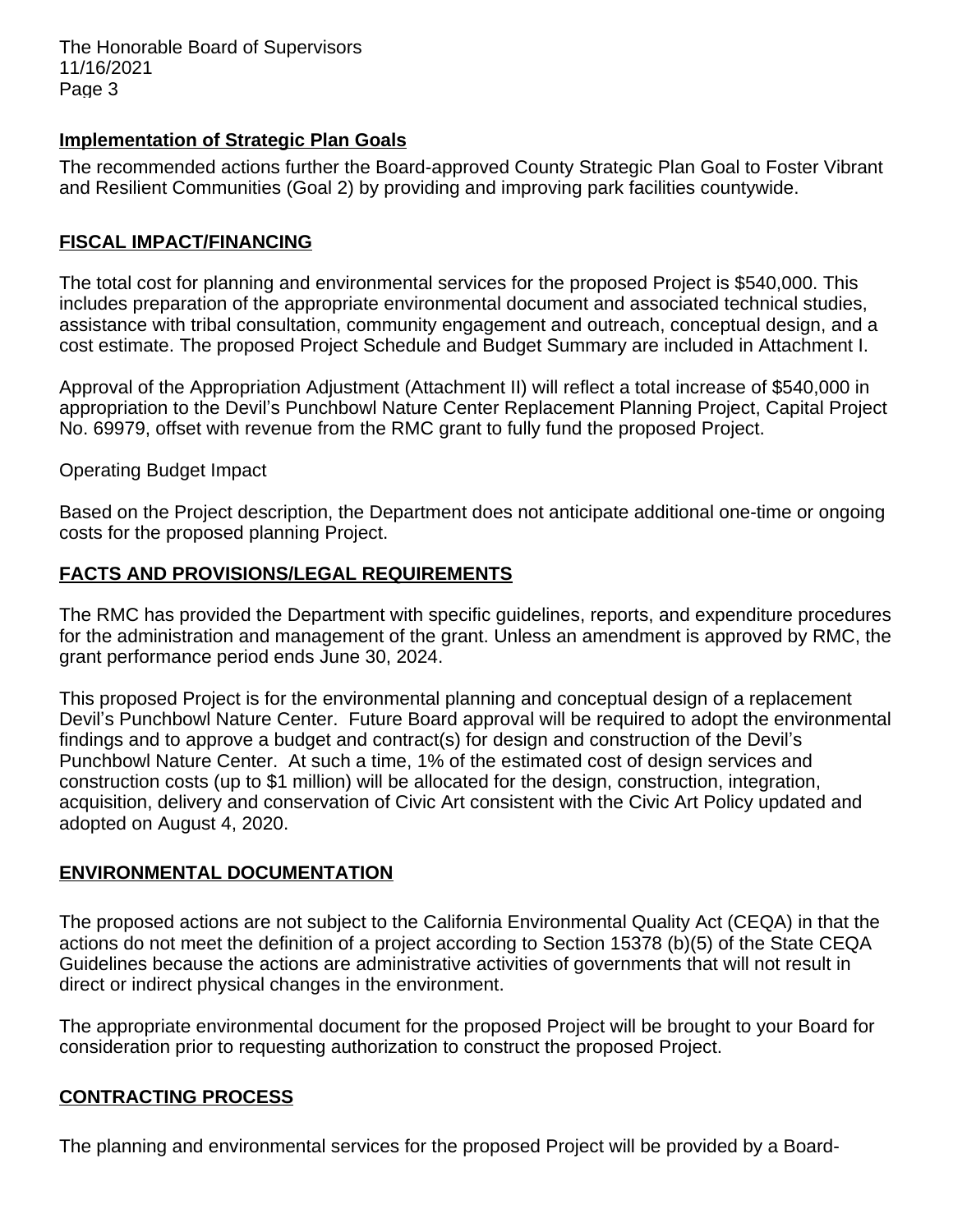The Honorable Board of Supervisors 11/16/2021 Page 4

### approved as-needed consultant.

### **IMPACT ON CURRENT SERVICES (OR PROJECTS)**

These actions will have no impact on any other projects or services.

#### **CONCLUSION**

It is requested that an adopted copy of this document be retained by the Executive Officer-Clerk of the Board, one adopted copy each be forward to the Chief Executive Office, Capital Projects Division, and three adopted copies be forwarded to the Department of Parks and Recreation.

Should you have any questions please contact Sean Woods at (626) 588-5345 or swoods@parks.lacounty.gov, Clement Lau at (626) 588-5301 or clau@parks.lacounty.gov, Julie Yom at (626) 588-5311 or jyom@parks.lacounty.gov, or Kimberly Rios at (626) 588-5367 or krios@parks.lacounty.gov.

Respectfully submitted,

Marie Estarié Lazilez

Norma E. Garcia-Gonzalez **Director** 

NEGG:AB:CK:SW:CL:JY

**Enclosures** 

c: Chief Executive Officer County Counsel Executive Officer, Board of Supervisors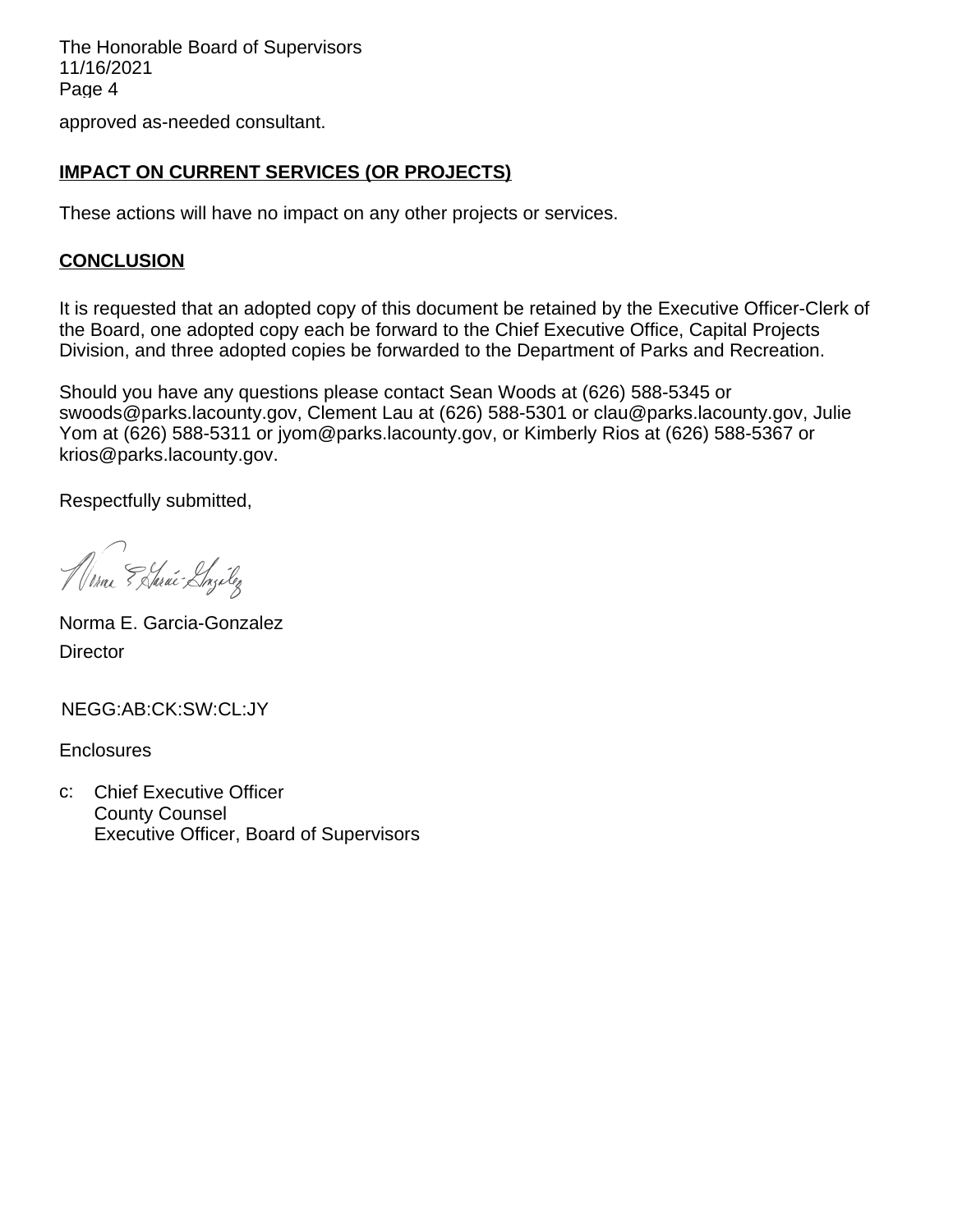## **ATTACHMENT I**

#### **DEVIL'S PUNCHBOWL NATURE CENTER REPLACEMENT PLANNING PROJECT ESTABLISH AND APPROVE CAPITAL PROJECT, PROJECT SCOPE, BUDGET AND APPROPRIATION ADJUSTMENT CAPITAL PROJECT NO. 69979 (SUPERVISORIAL DISTRICT 5) (4-Votes)**

#### **I. PROJECT SCHEDULE SUMMARY**

| <b>Project Activity</b>              | <b>Scheduled Completion Date</b> |
|--------------------------------------|----------------------------------|
| <b>Grant Awarded</b>                 | <b>July 2021</b>                 |
| <b>Board Approval</b>                | November 2021                    |
| <b>Planning Services Commence</b>    | December 2021                    |
| <b>Planning Document Completion</b>  | August 2023                      |
| <b>Grant Performance Period Ends</b> | <b>June 2024</b>                 |

### II. **PROJECT BUDGET SUMMARY**

| <b>Project Activity</b>                  | <b>Proposed</b><br><b>Project Budget</b> |         |
|------------------------------------------|------------------------------------------|---------|
| Construction                             |                                          |         |
| Construction                             | \$                                       |         |
| <b>Change Orders</b>                     |                                          |         |
| <b>Youth Employment</b>                  |                                          |         |
| <b>Subtotal</b>                          | S                                        | O       |
| <b>Civic Art</b>                         |                                          |         |
| Plans and Specifications                 |                                          |         |
| Consultant Services                      | S                                        | 540,000 |
| Miscellaneous Expenditures               |                                          |         |
| Uurisdictional Review/Plan Check/Permits |                                          |         |
| <b>County Services</b>                   | S                                        |         |
| OTAL                                     |                                          | 540,000 |